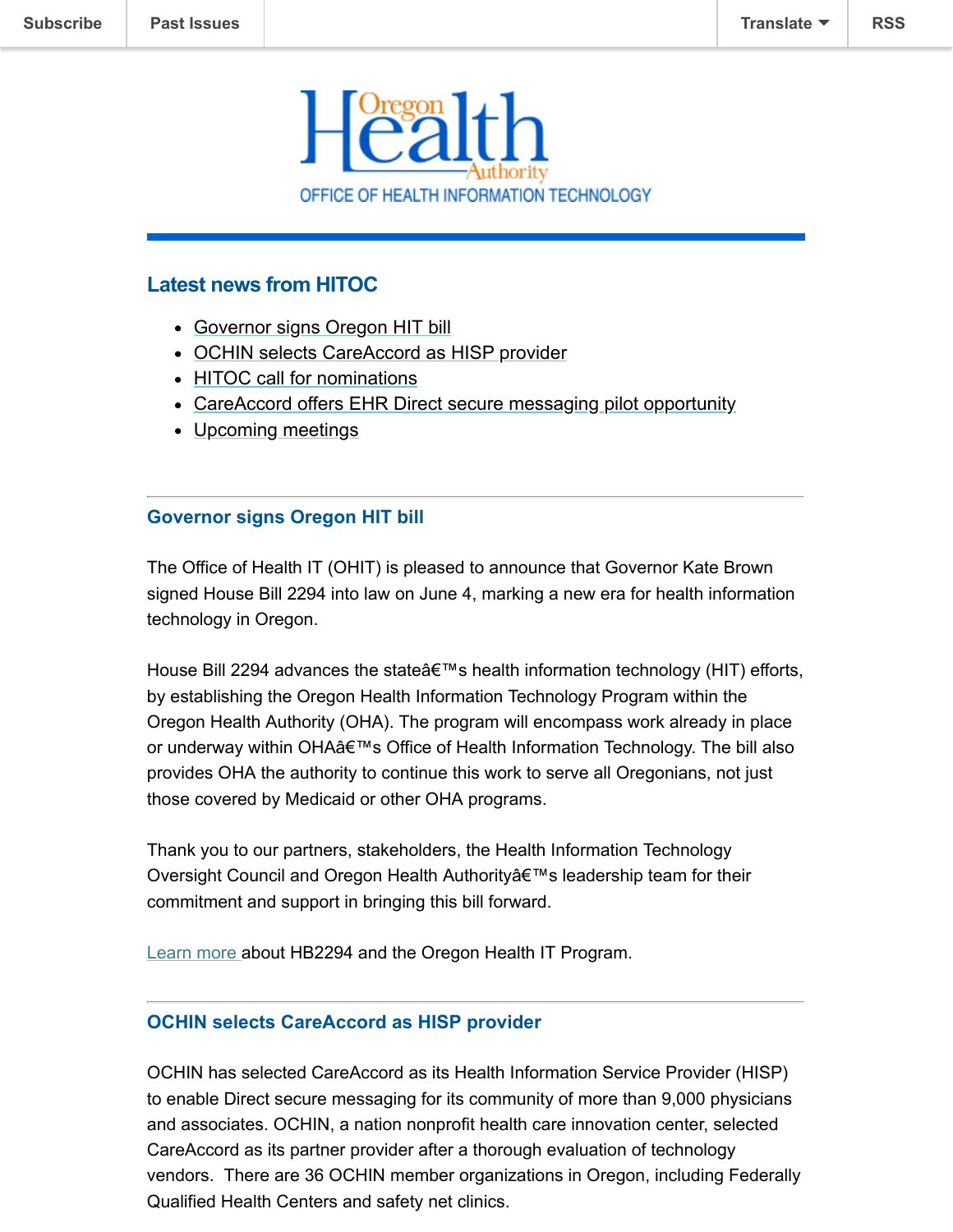exchange patient information, allowing them to attest to federal meaningful use requirements and qualify for incentives from the Centers for Medicare and Medicaid Services.

Learn more about CareAccord and Direct secure messaging for your organization at [www.CareAccord.com.](http://www.careaccord.com/)

#### <span id="page-1-0"></span>**HITOC call for nominations**

The Oregon Health Authority is seeking nominations for the Health Information Technology Oversight Council (HITOC), the policy, strategy and oversight body for health IT in Oregon. We are looking for motivated leaders who can help us tackle important HIT issues in Oregon.

HITOC will be a forum to define strategies, remove policy barriers, provide transparency and accountability, and measure progress toward achieving  $\hat{a} \in \hat{b}$  earth IT-optimized health care.â€

The new members of HITOC will begin meeting in September 2015 to help shape Oregon's health IT efforts.

**Nominations are due July 8** - If you are interested in joining, please complete a nomination application and submit it by July 8, 2015. Download a copy of the nomination form from OHIT's website at **HealthIT.Oregon.gov**.

# <span id="page-1-1"></span>**CareAccord offers Direct secure messaging pilot opportunity Applications due July 17**

CareAccord is looking to pilot with Oregon healthcare organizations to enable trusted exchange of Direct secure messaging from a 2014-certified EHR. EHRs that are Direct-enabled are interoperable across organizational and geographical boundaries, improving care coordination among care teams and helping simplify workflows (reduce paper processes, integrate messaging). Many Oregon providers need to use Direct secure messaging from their EHR to electronically send patient care summaries for transitions of care, a requirement for one of the Meaningful Use Stage 2 measures.

This pilot will expand CareAccord's Direct secure messaging services (beyond web-portal) and afford participants the opportunity to begin health information exchange with other users of Direct secure messaging. If you are interested in participating in the piloting, please [click here](https://www.careaccord.org/docs/CareAccord-EHR-DSM-Integration-Pilot-June252015.pdf) to download an application or visit [CareAccord.com](http://www.careaccord.com/)